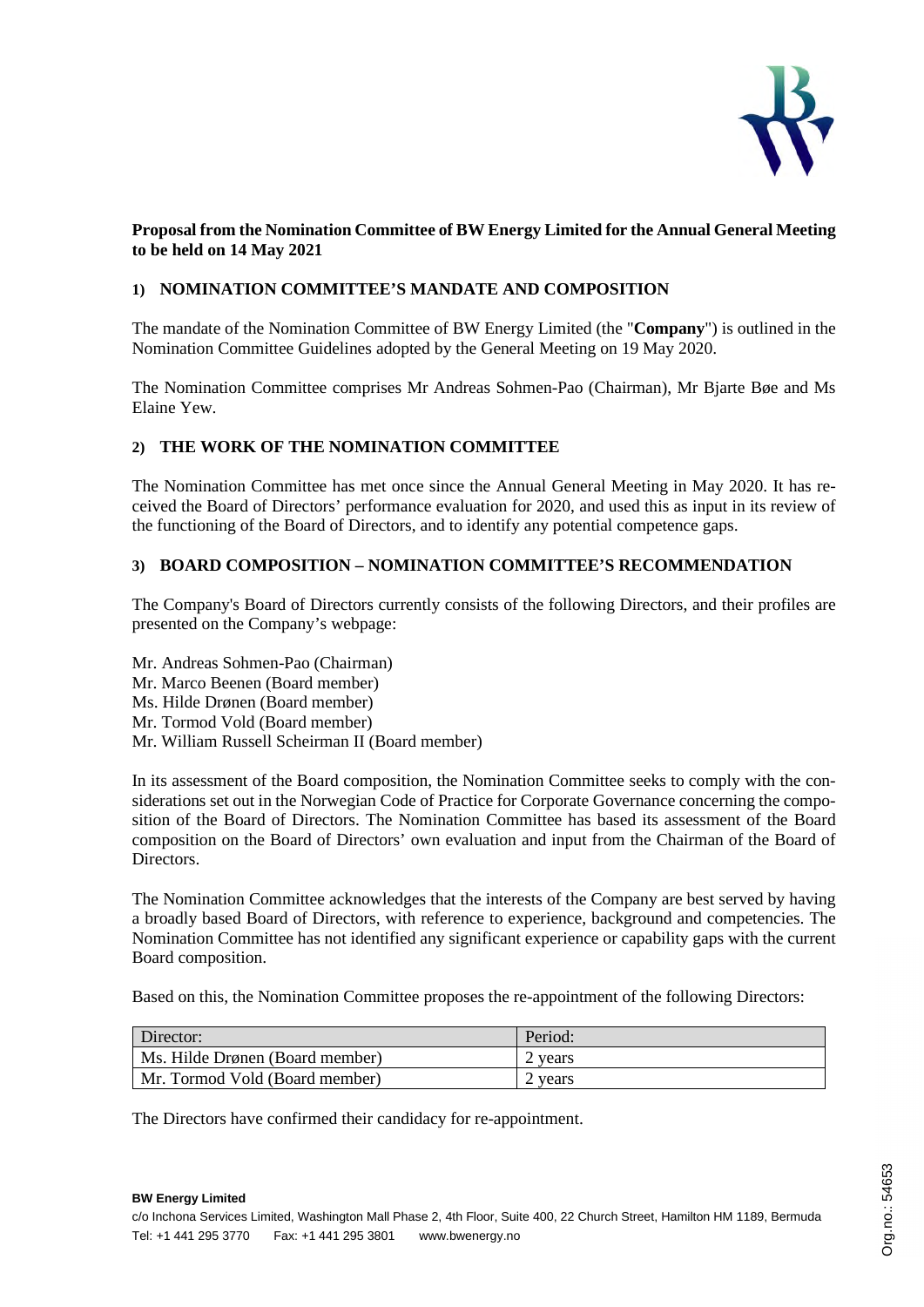

In addition, the Nomination Committee proposes to note the following Directors who were last elected (or re-elected) at the extraordinary general meeting of the Company held in 2020 in accordance with the terms of such election (or re-election):

| Director:                                       | Period (remaining): |
|-------------------------------------------------|---------------------|
| Mr. Andreas Sohmen-Pao (Chairman)               | vear                |
| Mr. Marco Beenen (Board member)                 | year                |
| Mr. William Russell Scheirman II (Board member) | year                |

As the majority of the Board is made up of independent directors, the Nomination Committee is of the opinion that there are adequate safeguards in place to prevent an uneven concentration of power, authority and decision making in a single individual. In addition, the Nomination Committee notes that the Company has established four Board committees, which are chaired by or comprise of independent members, to help ensure more independent preparation of matters for discussion by the Board.

#### **4) BOARD REMUNERATION**

The Nomination Committee proposes the following Board remuneration for the period from the date of the Annual General Meeting in 2021 until the Annual General Meeting in 2022:

| <b>Board</b>                              |                                                           |  |
|-------------------------------------------|-----------------------------------------------------------|--|
| Chairman of the Board                     | <b>USD 80,000</b>                                         |  |
| Other Board members                       | <b>USD 60,000</b>                                         |  |
| <b>Audit Committee</b>                    |                                                           |  |
| Supplement for Chairman of the Au-        | USD 10,000 plus an additional travel fee of USD 2,500 per |  |
| dit Committee                             | meeting, if applicable                                    |  |
| Supplement for other members of the       | USD 5,000 plus an additional travel fee of USD 2,500 per  |  |
| <b>Audit Committee</b>                    | meeting, if applicable                                    |  |
| <b>Remuneration Committee</b>             |                                                           |  |
| Supplement for Chairman of the Re-        | <b>USD 10,000</b>                                         |  |
| muneration Committee                      |                                                           |  |
| Supplement for other members of the       | <b>USD 5,000</b>                                          |  |
| <b>Remuneration Committee</b>             |                                                           |  |
| <b>Technical and Commercial Committee</b> |                                                           |  |
| Supplement for Chairman of the            | USD 10,000 plus an additional travel fee of USD 2,500 per |  |
| <b>Technical and Commercial Commit-</b>   | meeting, if applicable                                    |  |
| tee                                       |                                                           |  |
| Supplement for other members of the       | USD 5,000 plus an additional travel fee of USD 2,500 per  |  |
| <b>Technical and Commercial Commit-</b>   | meeting, if applicable                                    |  |
| tee                                       |                                                           |  |